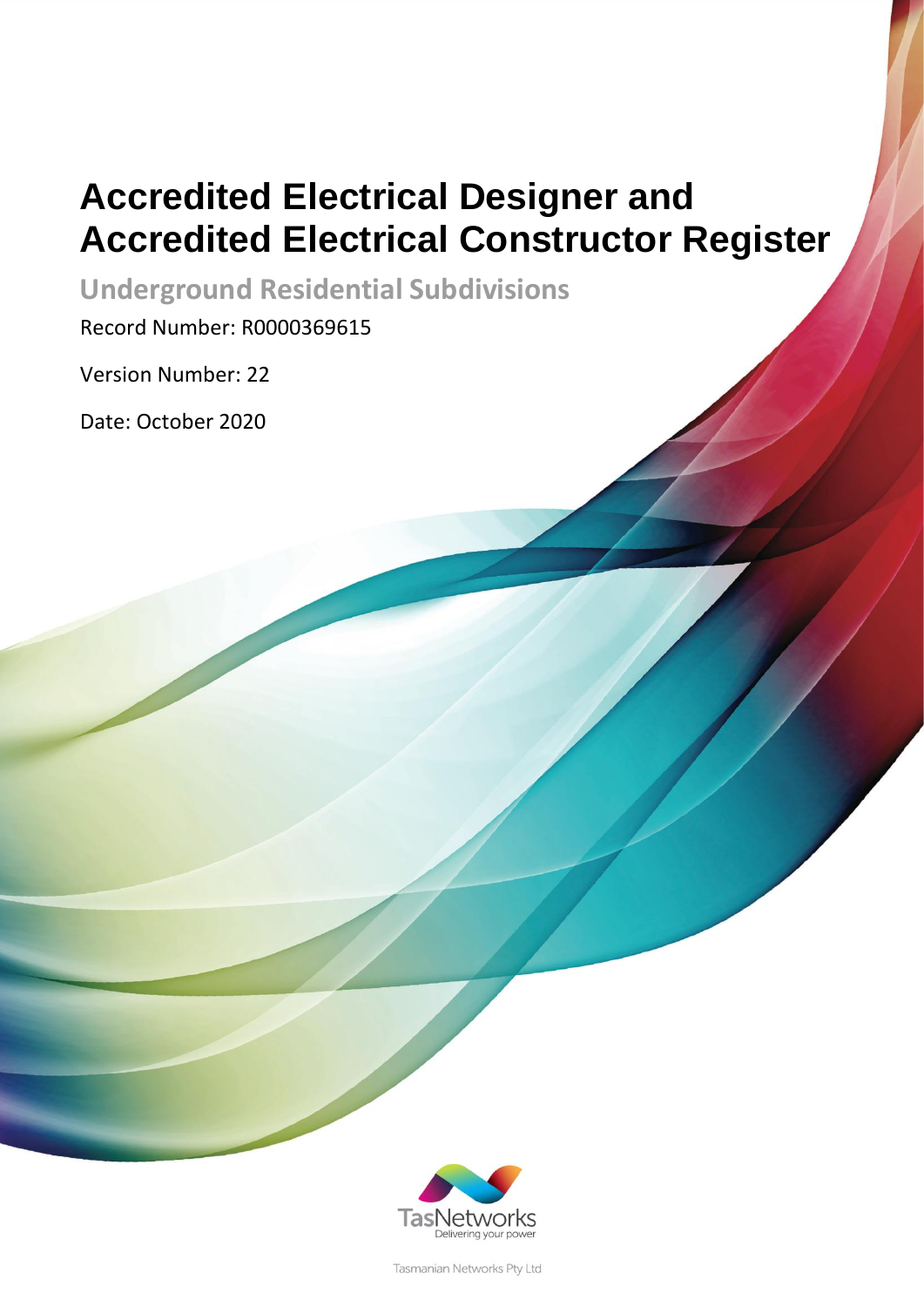## **1. Background**

Where a new development is eligible for Connection Choice and the Developer chooses to engage an external party for the design and/or construction of the required electricity reticulation within the subdivision, only Accredited Electrical Designers (AED) and/or Accredited Electrical Constructors (AEC) can be engaged.

## **2. Purpose**

This document provides details of the external services providers that have attained accreditation under the TasNetworks AED and AEC schemes.

There are levels of accreditation, which determine the activities that may be undertaken by an AED or AEC:

- AED scopes of work
	- o Underground Electrical Design
- AEC scopes of work
	- o Civil work
	- o High voltage electrical work (installing, jointing and terminating high voltage cables and equipment)
	- o High voltage electrical testing
	- o Low voltage electrical work (installing, jointing and terminating low voltage cables and equipment.
	- o Low voltage electrical testing.

For ease of reference, TasNetworks has a resource located online a[t www.tasnetworks.com.au](http://www.tasnetworks.com.au/) referred to as the Developers' Toolkit, which contains further resources to assist and guide Developers in the development of electrical reticulation and public lighting of their URDs.

The Developer's Toolkit also contains further resource for external service providers wanting accreditation under the AED and AEC schemes.

For further information or enquires please email [ross.jongejans@tasnetworks.com.au](mailto:ross.jongejans@tasnetworks.com.au)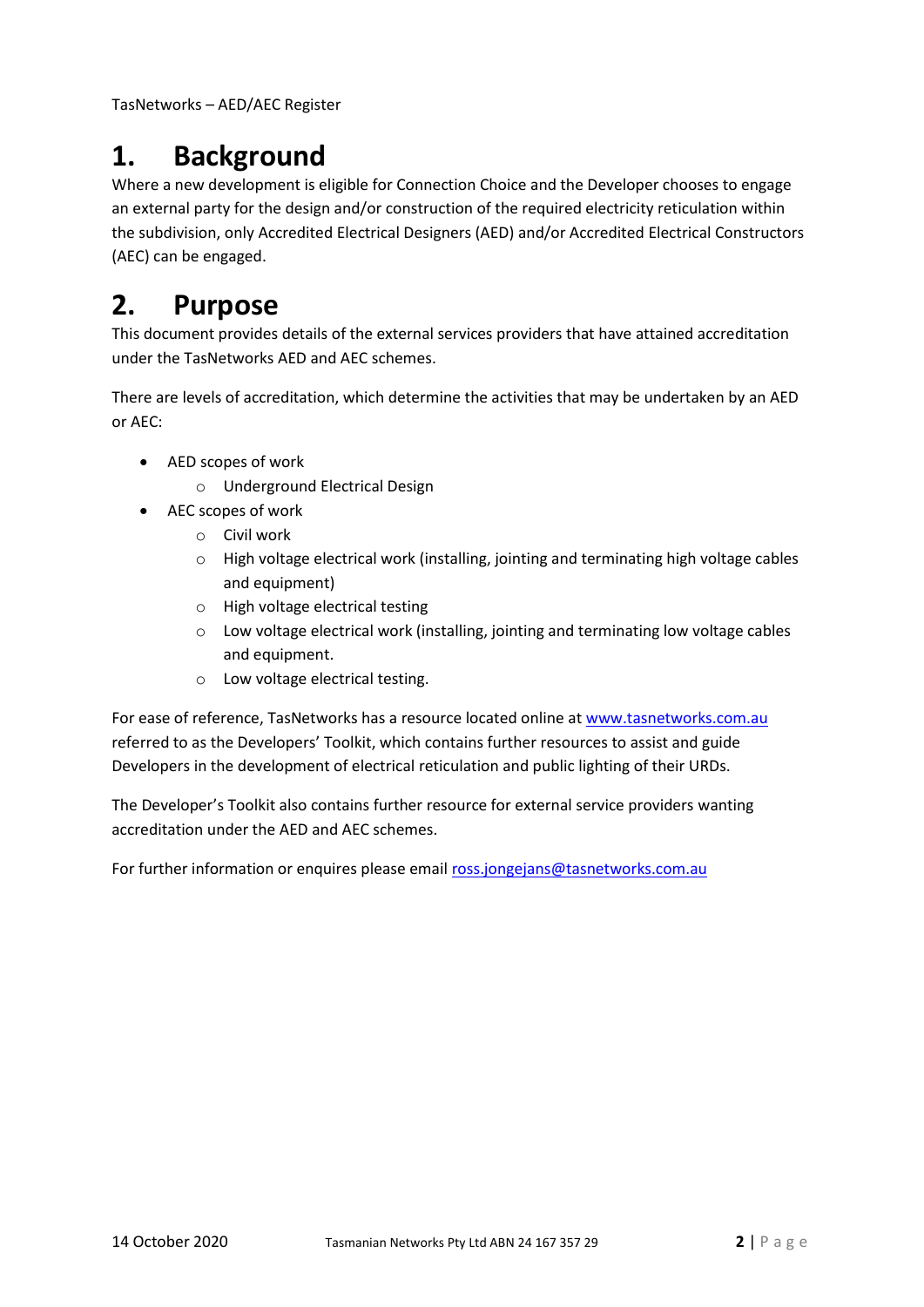

## **AED Register**

| <b>Service Provider</b>                                          | <b>Scope Of Work</b>                    | <b>Business Address</b>                        | <b>ABN</b>     |
|------------------------------------------------------------------|-----------------------------------------|------------------------------------------------|----------------|
|                                                                  |                                         |                                                |                |
| <b>Contact</b><br><b>Electrical</b>                              | <b>Underground Electrical</b><br>Design | Launceston, Hobart, Burnie                     | 37412315074    |
| <b>Electro Technical</b><br><b>Consultants Pty</b><br><b>Ltd</b> | <b>Underground Electrical</b><br>Design | State wide                                     | 36602459745    |
| <b>JTMEC Pty Ltd</b>                                             |                                         | U10/11 Runway Place Cambridge Tas 7170         | 21114937245    |
| <b>Powercor</b>                                                  | <b>Underground Electrical</b><br>Design | Unit 2/237 Kennedy Drive<br>Cambridge Tas 7170 | 32 085 633 941 |
| <b>Shone Pty Ltd</b>                                             | <b>Underground Electrical</b><br>Design | 1351 Oaks Road Bracknell Tas 7302              | 66111746457    |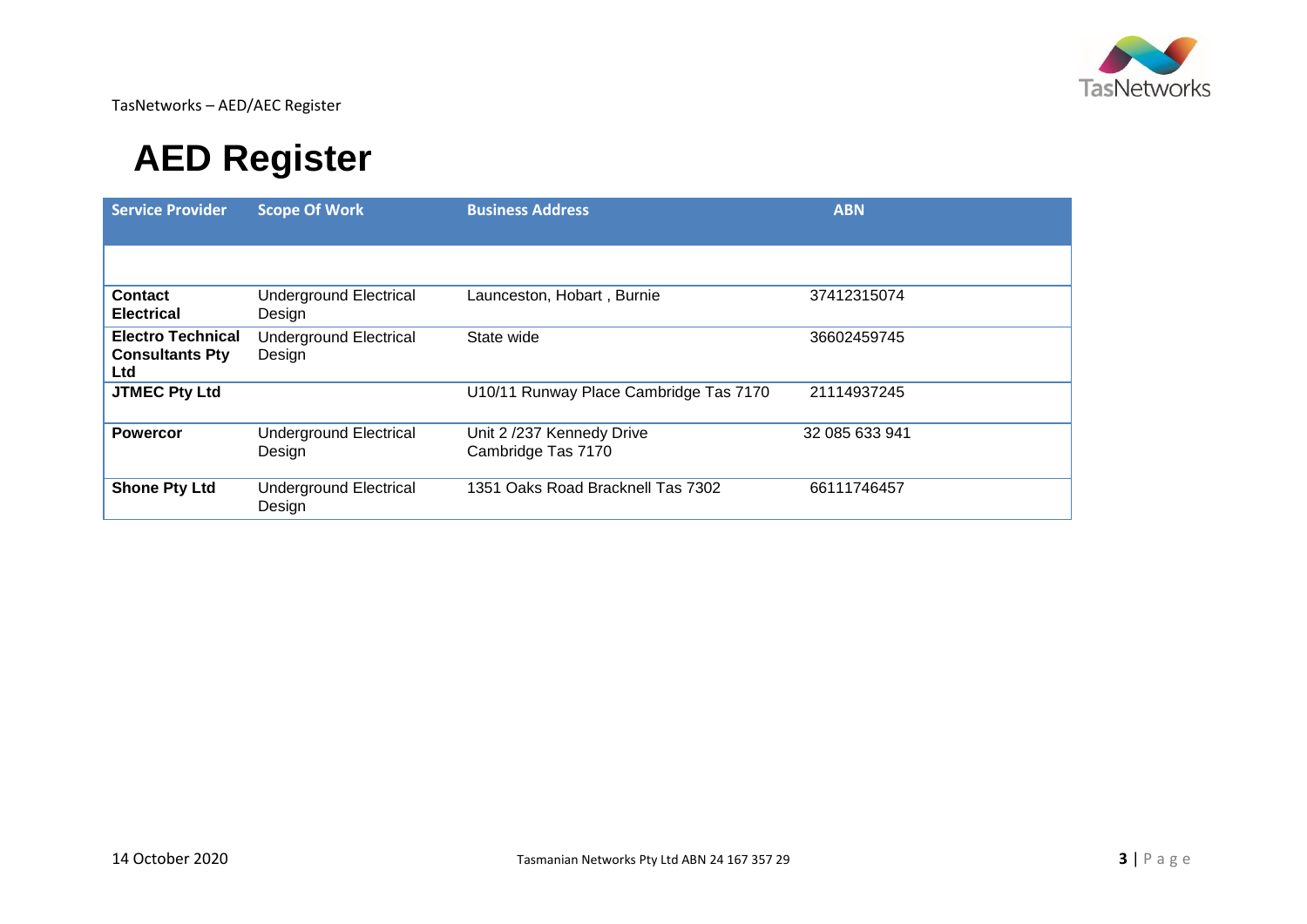

#### **AEC Register**

| <b>Service Provider</b>                | <b>Scope Of Work</b>                                                                                                                           | <b>Business Address</b>                | <b>ABN</b>     |
|----------------------------------------|------------------------------------------------------------------------------------------------------------------------------------------------|----------------------------------------|----------------|
| <b>Contact</b><br><b>Electrical</b>    | Civil work<br>High voltage electrical work<br>Insulation and Earth testing<br>Low voltage electrical work<br>Low voltage electrical<br>testing | Launceston, Hobart, Burnie             | 37412315074    |
| <b>Devereaux</b><br><b>Excavations</b> | Civil work<br>High voltage electrical work<br>Insulation and Earth testing<br>Low voltage electrical work<br>Low voltage electrical<br>testing | 7 Charbooday Drive, Youngtown          | 88070087446    |
| <b>Digga</b><br><b>Excavations</b>     | Civil Work<br>High voltage electrical work<br>Low voltage electrical work                                                                      | 299 Relbia Road, Relbia, TAS, 7258     | 83 067 218 857 |
| <b>Electro Pulse</b>                   | Civil work<br>High voltage electrical work<br>Insulation and Earth testing<br>Low voltage electrical work<br>Low voltage electrical<br>testing | 67 Main Rd. Exeter Tas. 7275           | 90162280408    |
| <b>Hazell Brothers</b>                 | <b>Civil Work</b>                                                                                                                              | 14 Farley st Derwent Park Tas 7009     | 27088 345804   |
| <b>JTMEC Pty Ltd</b>                   | High voltage electrical work<br>Insulation and Earth testing<br>Low voltage electrical work<br>Low voltage electrical<br>testing               | U10/11 Runway Place Cambridge Tas 7170 | 21114937245    |
| <b>ILume Electrical</b>                | Insulation and Earth testing<br>Low voltage electrical work<br>Low voltage electrical<br>testing                                               | 13 Whisky Road St Leonards Tas 7350    | 41611805915    |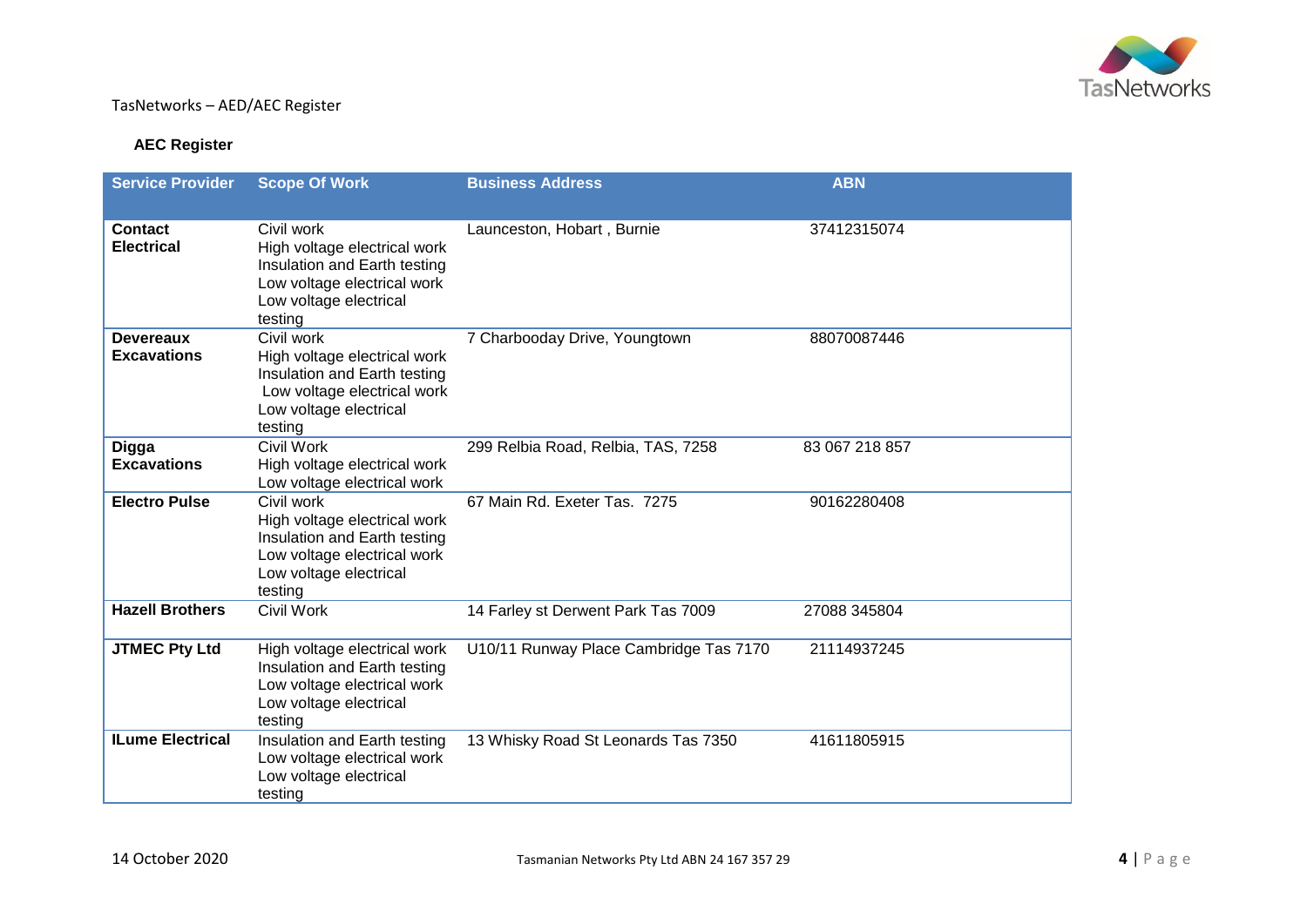

| <b>Service Provider</b>                              | <b>Scope Of Work</b>                                                                                                                           | <b>Business Address</b>                         | <b>ABN</b>     |
|------------------------------------------------------|------------------------------------------------------------------------------------------------------------------------------------------------|-------------------------------------------------|----------------|
|                                                      |                                                                                                                                                |                                                 |                |
| <b>Industrial Fire</b><br>and Electrical             | Civil work<br>High voltage electrical work<br>Insulation and Earth testing<br>Low voltage electrical work<br>Low voltage electrical<br>testing | 3/14 Broadland Drive Launceston Tas 7250        | 24099785948    |
| <b>Lend Lease</b>                                    | Civil work<br>High voltage electrical work<br>Insulation and Earth testing<br>Low voltage electrical work<br>Low voltage electrical<br>testing | 39 Mornington Road, Mornington TAS 7018         | 32 000 226 228 |
| <b>Neutral Electrical</b>                            | Insulation and Earth testing<br>Low voltage electrical work<br>Low voltage electrical<br>testing                                               | 6 Christine Ave Devon Hills Tas 7300            | 79166270435    |
| <b>Powerlines Tas</b>                                | Civil work<br>High voltage electrical work<br>Insulation and Earth testing<br>Low voltage electrical work<br>Low voltage electrical<br>testing | 16 Ewington Rd Flowerdale                       | 59 099 981 236 |
| <b>Powercor</b><br><b>Network</b><br><b>Services</b> | Civil work<br>High voltage electrical work<br>Insulation and Earth testing<br>Low voltage electrical work<br>Low voltage electrical<br>testing | 2/237 Kennedy Drive Cambridge, Tasmania<br>7170 | 94 123 230 240 |